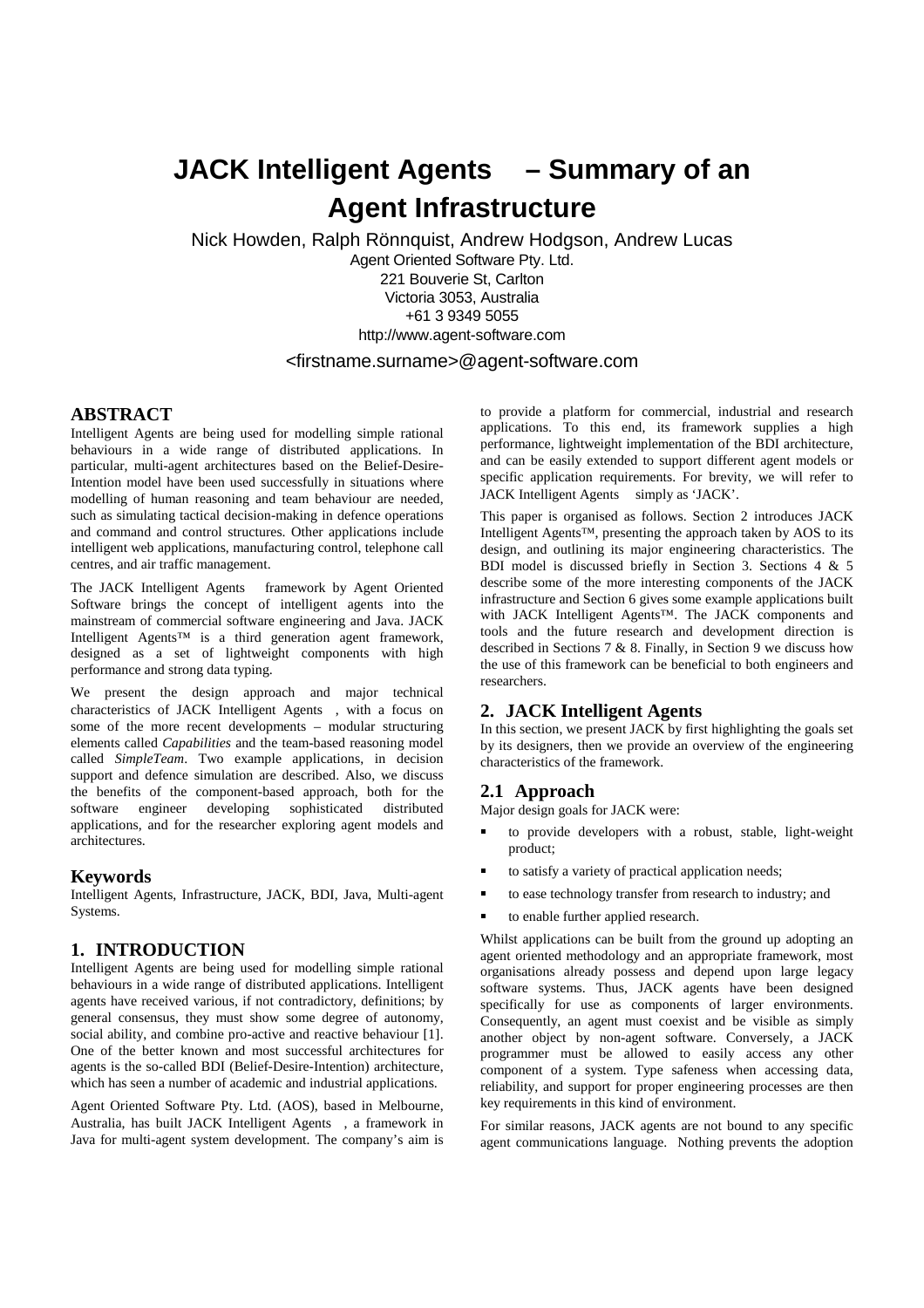of high-level symbolic protocol such as KQML or FIPA's Agent Communication Language (ACL); possibly by integrating software already existing in the public domain. However, JACK has been geared towards industrial object-oriented middleware (such as CORBA) and message passing infrastructures (for instance, HLA or DIS in simulation environments). In addition, JACK provides a native lightweight communications infrastructure for situations where high performance is required.

JACK itself has been designed for extension by properly trained engineers, familiar with agent concepts and with a sound understanding of concurrent object-oriented programming.

#### **2.2 Overview of the framework**

From an engineering perspective, JACK consists of architectureindependent facilities, plus a set of plug-in components that address the requirements of specific agent architectures. The plugins supplied with version 3.0, released in February 2001, include support for the BDI model, and the model for building teams of agents called *SimpleTeam*.

To an application programmer, JACK currently consists of three main extensions to Java. The first is a set of syntactical additions to its host language. These additions, in turn, can be divided as follows:

- a small number of keywords for the identification of the main components of an agent (such as *agent*, *plan* and *event*);
- a set of statements for the declaration of attributes and other characteristics of the components (for instance, the information contained in beliefs or carried by events). All attributes are strongly typed;
- a set of statements for the definition of static relationships (for instance, which plans can be adopted to react to a certain event);
- a set of statements for the manipulation of an agent's state (for instance, additions of new goals or sub-goals to be achieved, changes of beliefs, interaction with other agents).

Furthermore, the programmer can use Java statements within the components of an agent.

For the convenience of programmers, in particular those with a background in Artificial Intelligence, JACK also supports logical variables and cursors. These are particularly helpful when querying the state of an agent's beliefs. Their semantics is midway between logic programming languages (with the addition of type checking Java style) and embedded SQL.

The second extension to Java is a compiler that converts the syntactic additions described above into pure Java classes and statements that can be loaded with, and be called by, other Java code. The compiler also partially transforms the code of plans in order to obtain the correct semantics of the BDI architecture.

Finally, a set of classes (called the kernel) provides the required run-time support to the generated code. This includes:

- automatic management of concurrency among tasks being pursued in parallel (*Intentions* in the BDI terminology);
- default behaviour of the agent in reaction to events, failure of actions and tasks, and so on; and
- native lightweight, high performance communications infrastructure for multi-agent applications.

Importantly, the JACK kernel supports multiple agents within a single process, multiple agents across many processes, and any mix of the two. This is particularly convenient for saving system resources. For instance, agents that perform only short computations or share most of their code or data can be grouped together.

A JACK programmer can extend or change the architecture of an agent by providing new plug-ins. In most cases, this simply means overriding the default Java methods provided by the kernel or supplying new classes for run-time support. However, it is possible to add further syntactic extensions to be handled by the JACK compiler.

Similarly, a different communications infrastructure can be supplied by overriding the appropriate run-time methods.

Future versions of JACK will extend the base BDI model with new plug-ins and will add a number of development and monitoring tools.

## **3. Belief-Desire-Intention Agents**

The BDI agent model supported by JACK has its roots in philosophy and cognitive science, and in particular in the work of Bratman on rational agents [2]. A rational agent has bounded resources, limited understanding and incomplete knowledge of what happens in the environment in which it lives. Such an agent has beliefs about the world and desires to satisfy, driving it to form intentions to act. An intention is a commitment to perform a plan. In general, a plan is only partially specified at the time of its formulation since the exact steps to be performed may depend on the state of the environment when they are eventually executed. The activity of a rational agent consists of performing the actions that it intended to execute without any further reasoning, until it is forced to a revision of its own intentions by changes to its beliefs or desires. Beliefs, Desires and Intentions are called the mental attitudes (or mental states) of an agent.

Observe that BDI agents depart from purely deductive systems and other traditional Artificial Intelligence models because of the concept of intentionality, which significantly reduces the extent of deliberation required. BDI has demonstrated itself to be well suited to modelling certain types of behaviour, such as the application of standard operational procedures by trained staff. It has been successfully adopted in fields as diverse as simulation of military tactics, applications of business rules in workflows, and diagnostics in telecoms networks.

Based on previous research and practical application, Rao and Georgeff [3] have described a computational model for a generic software system implementing a BDI agent. Such a system is an example of event-driven programs. In reaction to an event, for instance a change in the environment or its own beliefs, a BDI agent adopts a plan as one of its intentions. Plans are precompiled procedures that depend on a set of conditions for being applicable. The process of adopting a plan as one of the agent's intentions may require a selection among multiple candidates.

The agent executes the steps of the plans that it has adopted as intentions until further deliberation is required; this may happen because of new events or the failure or successful conclusion of existing intentions.

A step of a plan can consist of adding a goal (that is, a desire to achieve a certain objective) to the agent itself, changing its beliefs,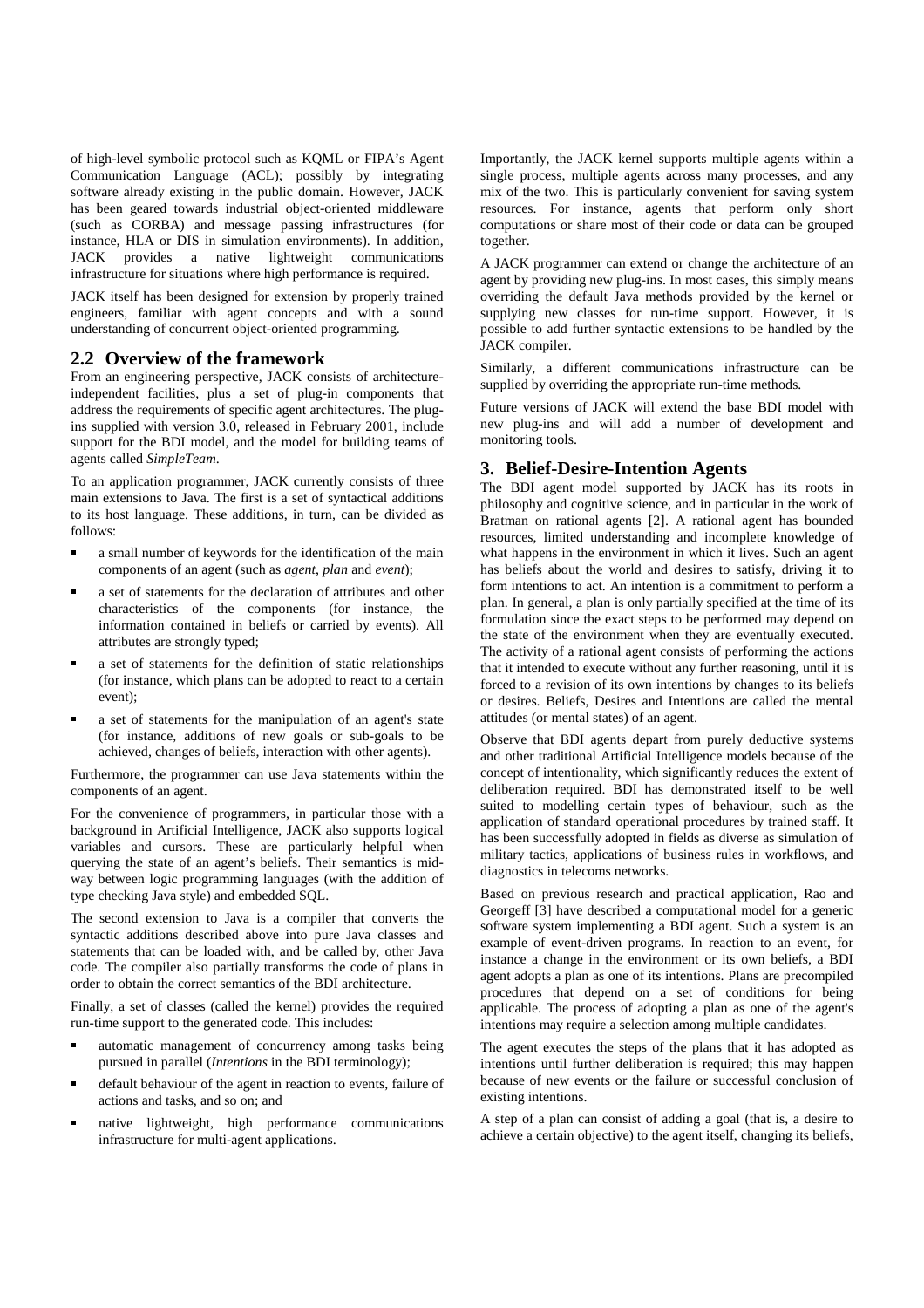interacting with other agents, and any other atomic action on the agent's own state or the external world.

The abstract BDI architecture has been implemented in a number of systems. Of these, two are of particular relevance to JACK since they represent its immediate predecessors. The first generation is typified by the Procedural Reasoning System (PRS) [4], developed by SRI International in the mid-1980s. dMARS [5], built in the mid-1990s by the Australian Artificial Intelligence Institute in Melbourne, Australia, is a second generation system. dMARS has been used as a development platform for a number of technology demonstrator applications, including simulations of tactical decision-making in air operations and air traffic management.

## **4. Team Oriented Programming in JACK**

In addition to the BDI extension, JACK provides an extension to support Team Oriented programming, called *SimpleTeam*. Team Oriented programming is a nuance of Agent Oriented programming wherein agent collaboration is specified from the abstract viewpoint of the group as a whole. The concept behind this approach is that coordinated behaviour is specified or programmed from a high-level ('bird's-eye') perspective and that the underlying machinery maps such specifications into the individual activities of the agents concerned.

Within Artificial Intelligence research, teamwork as an agent programming activity has been studied since the early 1990s [6], and is a rapidly developing field. Many different theories and types of teams (ranging from strictly hierarchically structured teams to collaborating teams without formal structure) have been proposed in the literature. Also, theories have been proposed regarding mutual beliefs and goals, where individual members of a team attempt to achieve what they believe the team as a whole is attempting to achieve.

The SimpleTeam extension is neutral to the nature of the structure of a team (i.e. hierarchical and imposed 'from the top', or resulting from spontaneous collaboration 'from the bottom'), and to how team formation is achieved. The only assumption is that it is possible to classify the members of a team in terms of abstract roles. The goal of SimpleTeam is to provide a software infrastructure for the specification of coordinated behaviour, which can then be used for pursuing applied studies on social organisation.

SimpleTeam supports the most valuable and practical aspect regarding teams: the centralised specification of coordinated behaviour, and its realisation through actual coordinated activity. To achieve this, it adds several concepts to the base JACK kernel, including *Team* & *Role*. It also adds several statements to the JACK language to allow the management and manipulation of these concepts by the programmer, including statements to handle parallelism, team plans, and team capabilities.

#### **5. Modular Development & Software Reuse**

Development of complex agent-based systems requires conceptual and software tools that allow modular development and software reuse. A substantial amount of experience on this topic has been acquired by the design and development team at Agent Oriented Software during the implementation and use of JACK in customer projects. The most important issues that have been faced include: the definition of a methodology that enables incremental development of agents and a high level of code reuse; and, what type of tools best support such a methodology.

Originating from that experience, the concept of *Capabilities* was developed and added to JACK. Capabilities represent a cluster of functional components that can be used as building blocks during the development of agent systems; they bring sound software engineering practices to agent development.

Capabilities are used as an integral part of the agent design methodology. They allow the manipulation of high level packages of agent functionality from the specification stage, through the design stages and onto direct support within the JACK code.

#### **6. Applications using JACK**

Below we describe two applications that have been developed with JACK; one in decision support and another in Defence simulation for analysis.

## **6.1 Decision Support**

The Intelligence Preparation for the Battlefield (IPB) process in the Australian Army is similar to that of the US Army and UK  $f$  forces  $\frac{a}{b}$  a universal approach to managing information on the battlefield. DSTO's Land Operations Division has a long-term program to provide tools to the Army to assist with the IPB process, and to provide a higher level of situation awareness to the field commander. A key step in this process is the allocation of surveillance and reconnaissance assets to provide timely, relevant information on the opposition's intentions and movements. Currently, the generation of Information Collection Plans relies on human planners working without computer assistance. Having received the Commander's Critical Information Requests (CCIRs), the staff planners must then decide on the options they have to conduct surveillance and reconnaissance. They must take into account a large number of factors, including:

- The number and priority of the CCIRs.
- The nature of the surveillance/reconnaissance necessary to satisfy a CCIR. For example, an UGS (unmanned ground sensor array able to detect movement) would be able to detect an intrusion, but could not confirm this without the need for further reconnaissance.
- The surveillance assets at the disposal of the planners, including their capabilities, mobility, current commitments, scarcity and vulnerability.
- The ongoing availability of assets to conduct surveillance, taking into account other priorities, maintenance requirements, etc.
- The developing tactical situation during the planning process. A plan that does not consider this is out of date before it can be considered.

The outcome is a number of optional plans that can be evaluated in collaboration with the commander, and a decision can then be taken to implement one. As the plan is then put in place and the assets deployed, the evolving awareness of changes in the situation will result in the plan being modified, often several times. As these changes occur, the planners have the difficult task of rapidly re-deploying assets as efficiently as the circumstances permit.

Consequently, the Collection Plan Management System (CPMS) [7] is being developed in Land Operations Division, as a tool to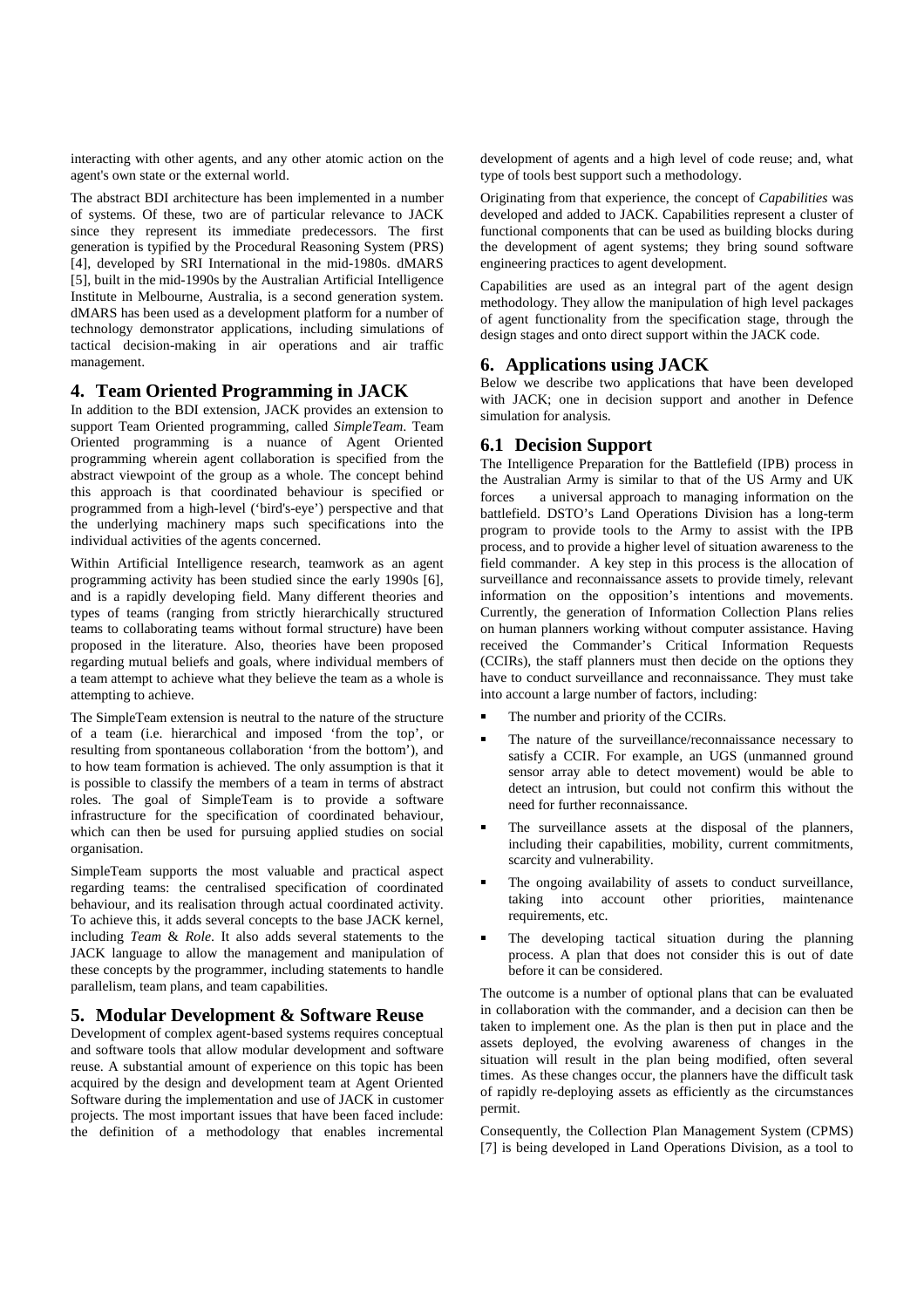improve situation awareness through better management of surveillance and reconnaissance assets. CPMS is comprised of the following major components.

- The Planning Module, (Figure 1) based on JACK agents.
- A visualisation module containing a Geographic Information System (GIS), to provide the necessary terrain analysis and a variety of custom Graphical User Interfaces (GUIs). These GUIs interact with the GIS map overlays to provide an intuitive user interface for planning and information dissemination.
- A database module containing terrain data, the Commander's Critical Information Requests (CCIRs) and the surveillance assets to be tasked, such as their capabilities, availabilities, etc.

The Planning Module takes a list of CCIRs, the Order of Battle (ORBAT) containing the Command and Control structure and available assets for tasking as input, and presents a set of alternative collection plans as output to the commander. Each alternative plan is a suggestion of how the available surveillance and reconnaissance assets may be used to service the input CCIRs in a collectively 'best' way, on the basis of a given range of evaluation dimensions. The design of the Planning Module recognises that there is rarely a single, optimal collection plan to be formed, and, in any case, a pre-programmed evaluation will always be incomplete with respect to an actual situation.



**Figure 1:** The CPMS Planning Module uses JACK Intelligent Agents™

The collection plans presented are formed in the context of the current C2 structure including the current surveillance assets and their status. This background information is part of the awareness picture, and can be overlayed with manual variations; for instance, for investigating what-if scenarios. The background information further includes a current surveillance plan as input, and considers the cost of re-tasking already tasked assets in forming alternative plans.

As noted above, the CPMS planning module is implemented as a multi-agent sub-system, which directly reflects the current C2 structure. There is one agent for each 'node' in the C2 structure, and each agent plans for the assets that the unit it represents possesses or controls. This planning is then combined with the plans suggested by the agents planning for subordinate units. This design approach was chosen as a means to minimise or avoid the conceptual gap between a software implementation and the enduser's understanding of the planning process.

Due to the inherent algorithmic complexity of the problem, the planning agents operate with lists of task options for CCIRs, dealing with each CCIR independently. The alternative tasks within a list are compared with respect to several evaluation dimensions, including task duration, quality of outcome, and a qualitative cost measure. The list is then ordered with preferred asset tasks at the head of the list. The top-level agent receives the full set of task lists, and processes this set in order to produce the alternative collection plans. In this process, the agent applies all inter-dependency constraints between the tasks: common-sense constraints (e.g. that an indivisible asset cannot be at more than one place at a time); doctrinal constraints (e.g. limiting the dispersion of a unit's assets). Consistent with the given interdependency constraints, the agent then generates plans that include the best task for each CCIR under the given task comparison dimensions.

# **6.2 Modelling Human Behaviour in Defence Simulation**

Historically, computer simulation in Defence has been used for the evaluation of acquisitions and of force development options. But modelling and simulation for this purpose is becoming increasingly complex as multi-role, multi-platform and multisystem aspects are taken into consideration. The complexity of this task is further increased by the difficulty in modelling human decision-making with sufficient fidelity using conventional software approaches. Current implementations of Computer Generated Forces within Simulations such as *CAEN* or *ModSAF* have proven to be very useful, but do not model human reasoning and cannot easily model team behaviour. Early applications of intelligent agents in simulations to represent operational military reasoning have proved highly effective. This success comes from the capability of agents to represent individual reasoning and from the architectural advantages of that representation to the user due to the ease of setting up and modifying operational reasoning or tactics for various studies. In addition, JACK SimpleTeam extends the modelling of reasoning to explicitly model the communications and coordination of joint activities required for team behaviour.

The emphasis on timely, accurate information in modern warfare, and the availability of modern communications, have led to the development of more and more complex command and control systems. It is important to understand the behaviour of these C3 systems under a variety of circumstances. However, as they are difficult to analyse manually, advanced modelling and simulation tools for C3 systems development are required. The challenge in C3 systems is to model the reasoning associated with different roles in the command and control hierarchy. Intelligent agents can represent the reasoning and command capabilities associated with their assigned roles in the hierarchy, allowing different command and control strategies to be quickly evaluated under varying circumstances. This power comes from the suitability of the JACK architecture for representing individual and team objectives and roles.

DSTO's Land Operation Division and Agent Oriented Software have developed a Simulation Agent Infrastructure (SAI), which connects JACK Intelligent Agents™ into the Close Action Environment simulator (CAEN). The purpose is to enhance the war-gaming capability offered by CAEN with agent based behaviour modelling, so as to simplify and speed up the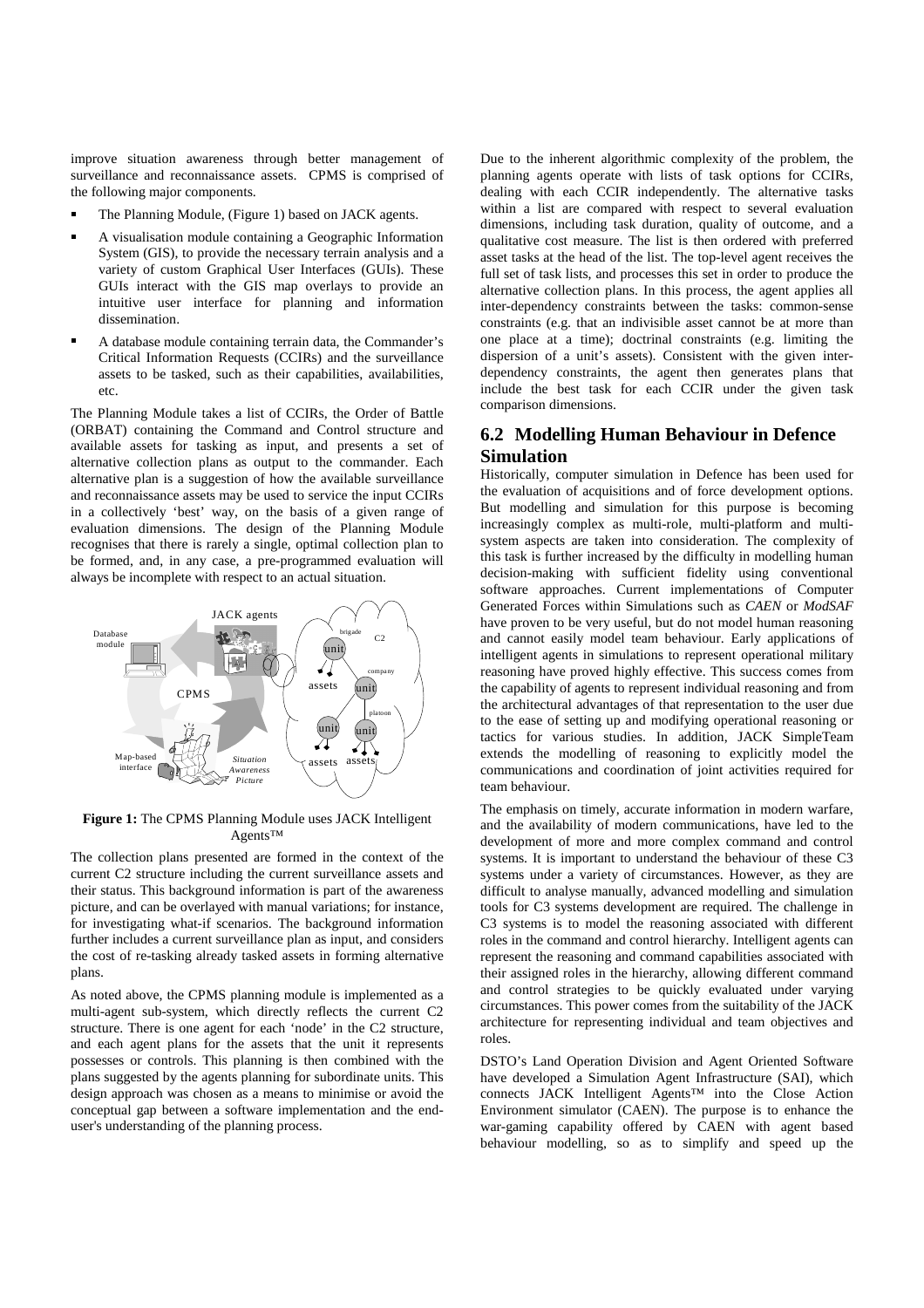simulation scenario development process and as a result be able to provide better analysis in a shorter time.

The SAI offers a modern war-gaming solution with a clean-cut separation between simulation models, simulation engine, and simulation scenario, which increases the reusability and maintainability of the software as well as verifiability of individual scenarios.

With CAEN alone, each war game is a fully scripted scenario in which the activity of each entity is pre-programmed in isolation with respect to the clock. It offers only a trivial level of situation awareness, such that an entity may fire or not fire his weapon depending on whether or not another entity is sighted. More complex behavioural variations, such as choosing where or whether to cross a road, cannot be expressed within the one scenario. This means that effectiveness studies that involve variations in the tactics are practically impossible.

The introduction of JACK Intelligent Agents™ and SimpleTeam within SAI adds the capability of modelling entity and group behaviour based on situation awareness. By this, it becomes feasible and even easy to express tactics where entity activity is determined on the basis of the actual situations occurring.

DSTO and Agent Oriented Software are currently working on generalising SAI to be used with other simulation systems such as *ModSAF* and *Stage*.

Although SAI was originally developed for acquisition and tactics analysis in Defence simulation, it can be applied equally well as a model for Computer Generated Forces within Civilian and Defence training systems, and even within commercial gaming environments.

Within Defence, the contemporary trend towards the integration of multi-role forces, together with the high cost of live exercises, has required the development of more realistic training environments. However, these synthetic environments have not been able to model the behaviour of the humans involved, other than in a very simple manner. In particular, they have not modelled team behaviour, with the result that trainees quickly learn the range of simulated behaviours. Rather than practising their military skills, instead they learn to predict the training system's response. JACK agents allow the Computer Generated Forces in training systems to behave in a more human-like manner, with a much richer set of behaviours, including team responses and dynamic role re-allocation. The result is a more effective training environment with realistic tactical behaviour represented, whilst avoiding the expense of having humans-inthe-loop involved to provide this.

## **7. JACK Components and Tools**

JACK Intelligent Agents™ is distributed as the following modules:

- **JACK Runtime Environment:** The kernel supports the execution of JACK agents, handling multi-threading and concurrency issues, etc. It also includes a communications layer with a simple agent naming service.
- **JACK Compiler**: This compiles the JACK Agent Language code into pure Java, and calls the Java compiler to generate executables.
- **BDI Agent Model**: This adds support for BDI reasoning, with additions to the language syntax and the runtime kernel.
- **SimpleTeam Model:** This adds support for team-based reasoning, with language extensions and kernel additions.
- **Agent Development Environment**: The Development Environment is a GUI for viewing and manipulating JACK applications.
- **Agent Debugging Environment**: This consists of an Agent Interaction Display for viewing messaging between agents along with switches to the kernel for displaying internal execution states.
- **JACOB**: The JACK Object Modeller is a powerful object modelling toolkit to support object transport and interaction with existing applications in Java and C++. It will stream objects in a human readable textual format, a fast binary format and in XML.

## **8. The Future**

Agent Oriented Software is pursuing an aggressive release schedule for JACK, and is constantly extending the software suite with new features and tools. In order to support these developments, Agent Oriented Software is involved in multiple research projects working towards the advancement of JACK and agent systems in general. These projects include collaboration with the University of Melbourne, RMIT University, and the Cooperative Research Centre for Smart Internet in Australia, Cambridge University in the United Kingdom, and the Italian research institute IRST. This research covers areas such as: Naturalistic decision making within agent reasoning; Agent-based manufacturing controllers; Intelligent agent Internet assistants; Agent development methodologies and the simplification of agent-based software development; Enhancements to team-based reasoning in simulation.

## **9. Benefits of JACK**

The approach taken by JACK has a number of advantages in comparison with other agent frameworks coming from the artificial intelligence world and standard object-oriented architectures.

The adoption of Java guarantees a widely available, wellsupported execution environment. In addition to the promises of the language (summarised by the well-known slogan 'compile once, run everywhere' by Sun Microsystems), an increasing number of software components, tools and trained engineers are becoming available.

To the A.I. researcher, the adoption of an imperative, relatively low-level language such as Java means losing some of the expressive power offered by frameworks based on logic or functional languages. However this is compensated, not only by the universal availability mentioned above, but also by the modular approach of JACK. As stated in the previous sections, most components of the framework can be tuned and tailored. This makes JACK particularly suited to experimentation with new agent architectures in order to try out new functionality (new mental attitudes, different semantics, additional types of knowledge bases, and so on) or to study performance characteristics in specific contexts.